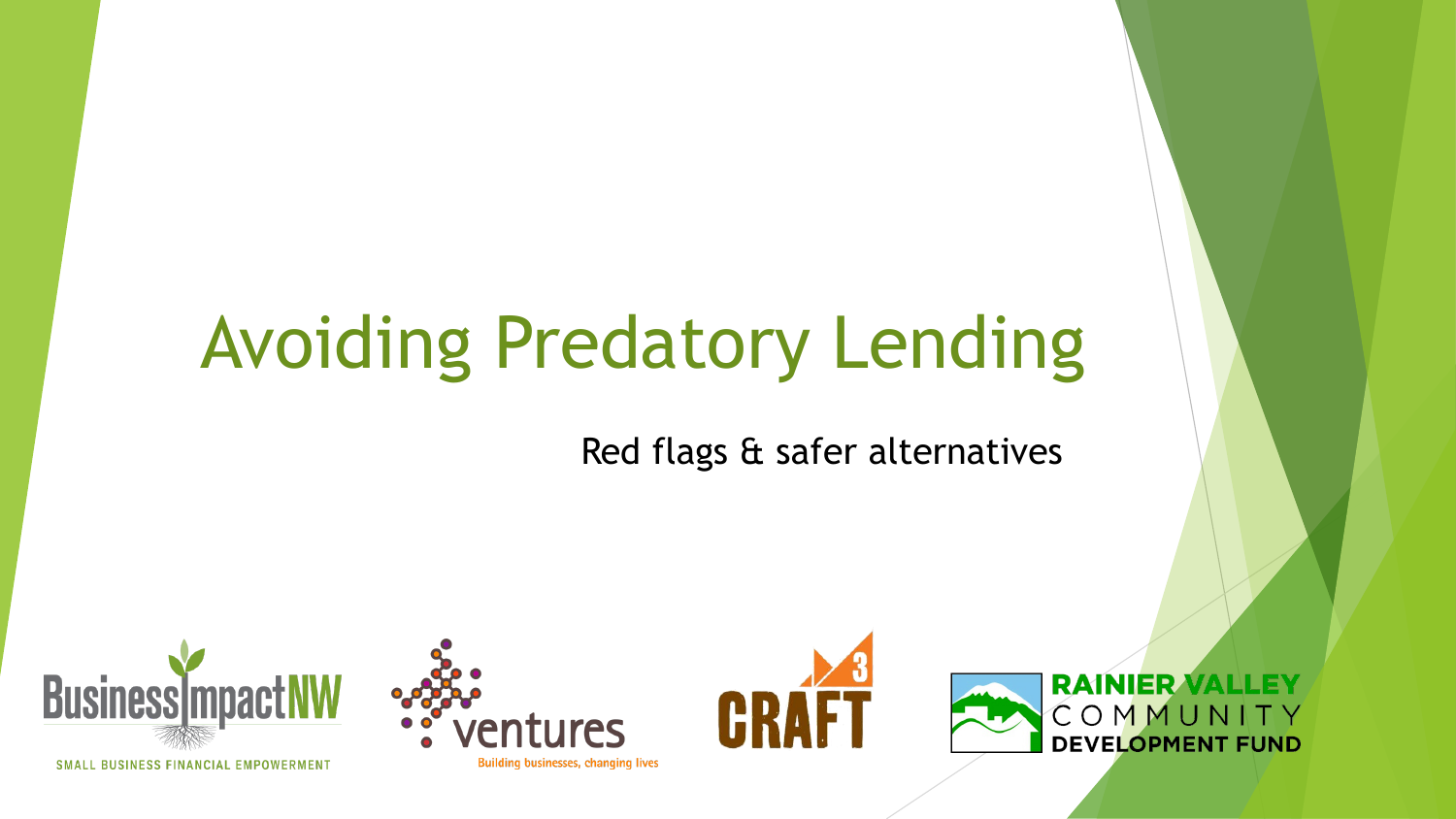### CDFI overview

- Community Development Financial Institutions, certified by US Treasury
	- **EXECUTE: Nonprofit Lenders with Missions**
	- **EXEC** Lending to businesses which may be unbankable or not quite ready for bank financing
	- **More 'hands on' involvement and financial counseling**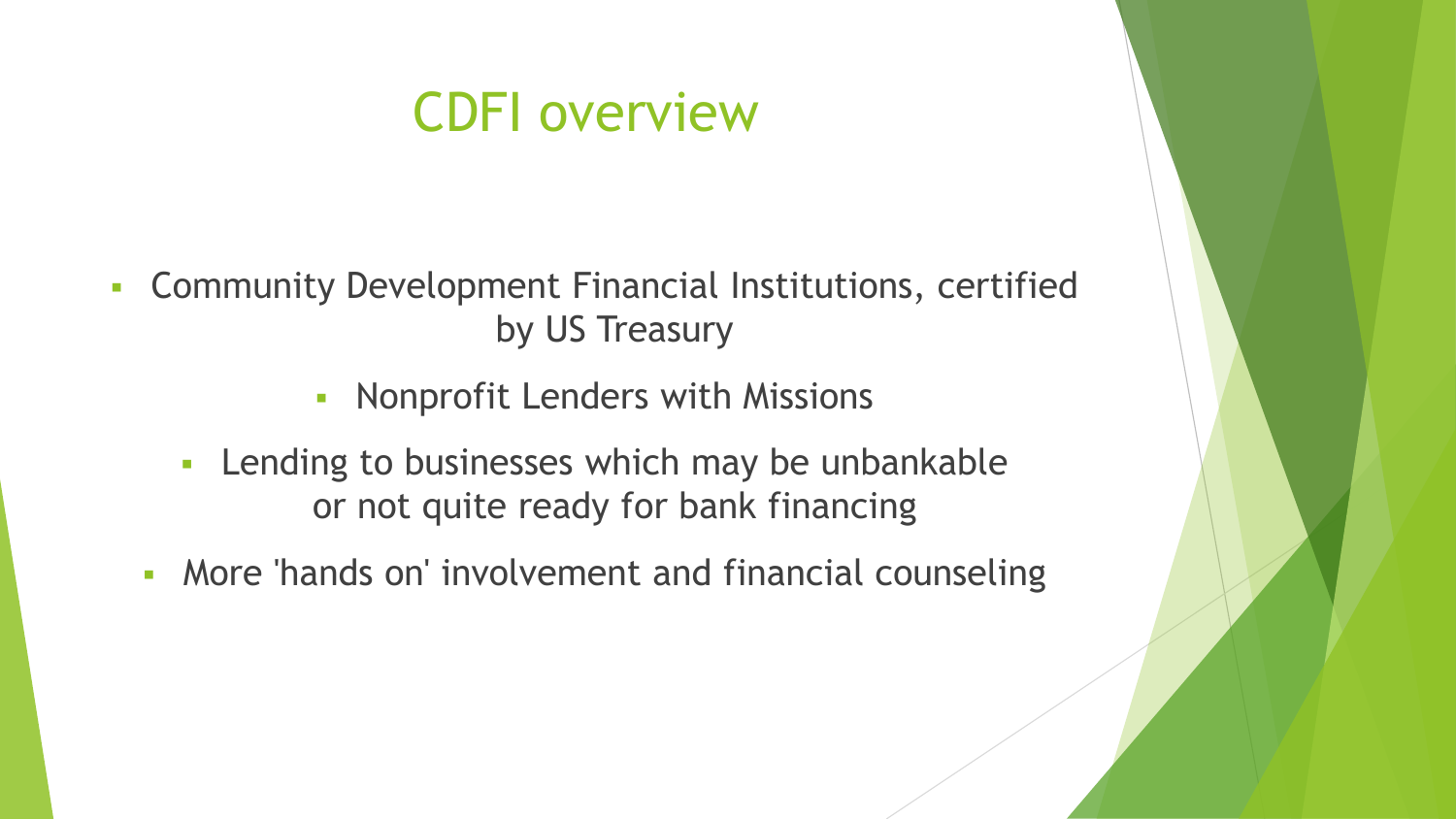Category of Lender

**Crowdfunding 'Friends and Family'**

- *Very few restrictions and 'strings' attached*
- *No collateral or pledges required*
- *No interest or low interest*
- *It may take time to raise all the money needed from several sources*
- *Personal integrity and reputation at stake*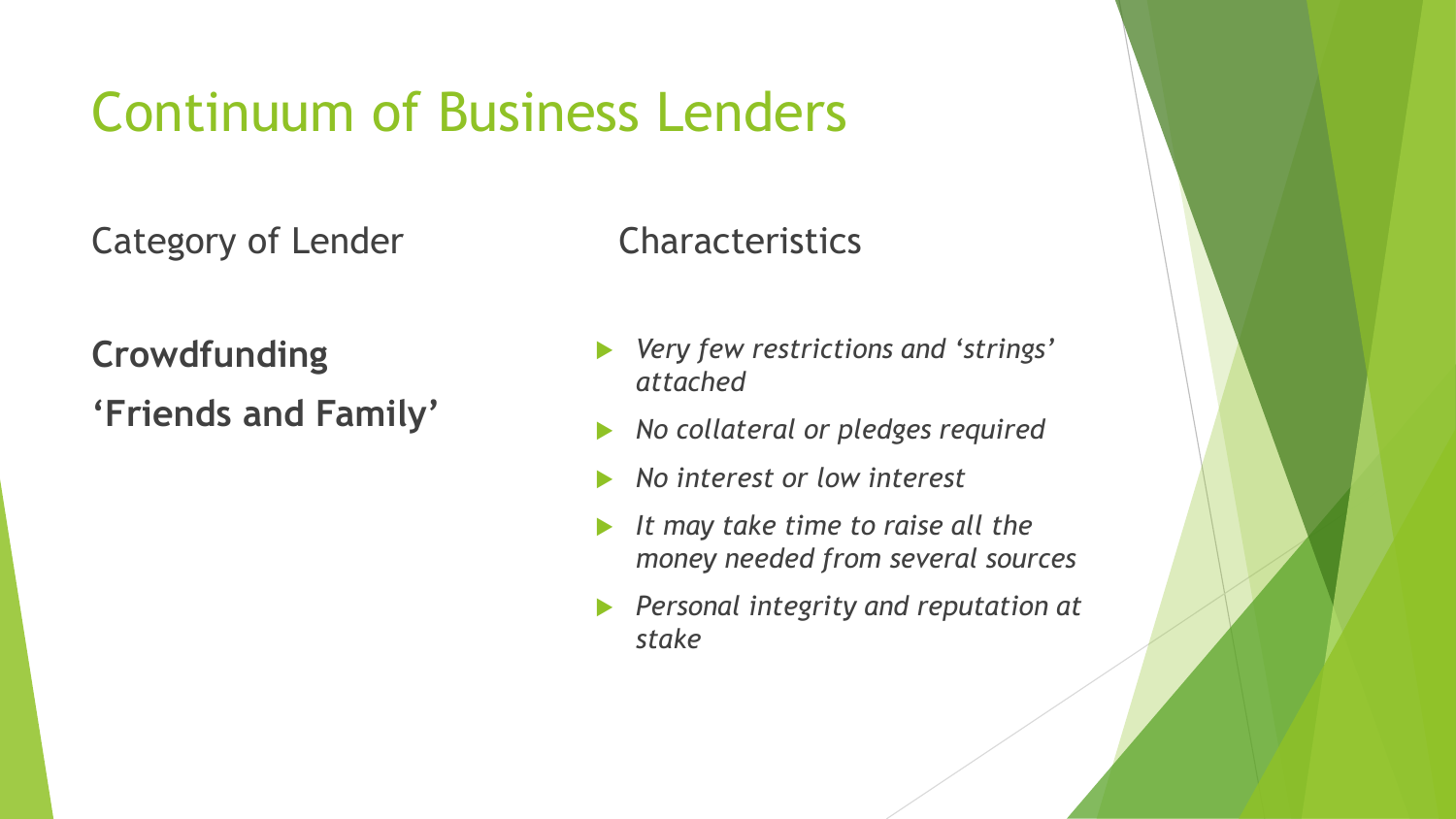#### Category of Lender

**Commercial Banks**

- *Offer Depository Products and services*
- *Competitive interest rates usually floating based on prime*
- *SBA guarantees available*
- *Generally require collateral or strong personal guarantors with high credit scores*
- *If you fit their 'matrix' loans could be approved quickly If credit request is complex, it could take lengthy approval process*
- *Any service issues may require remote telephone or online*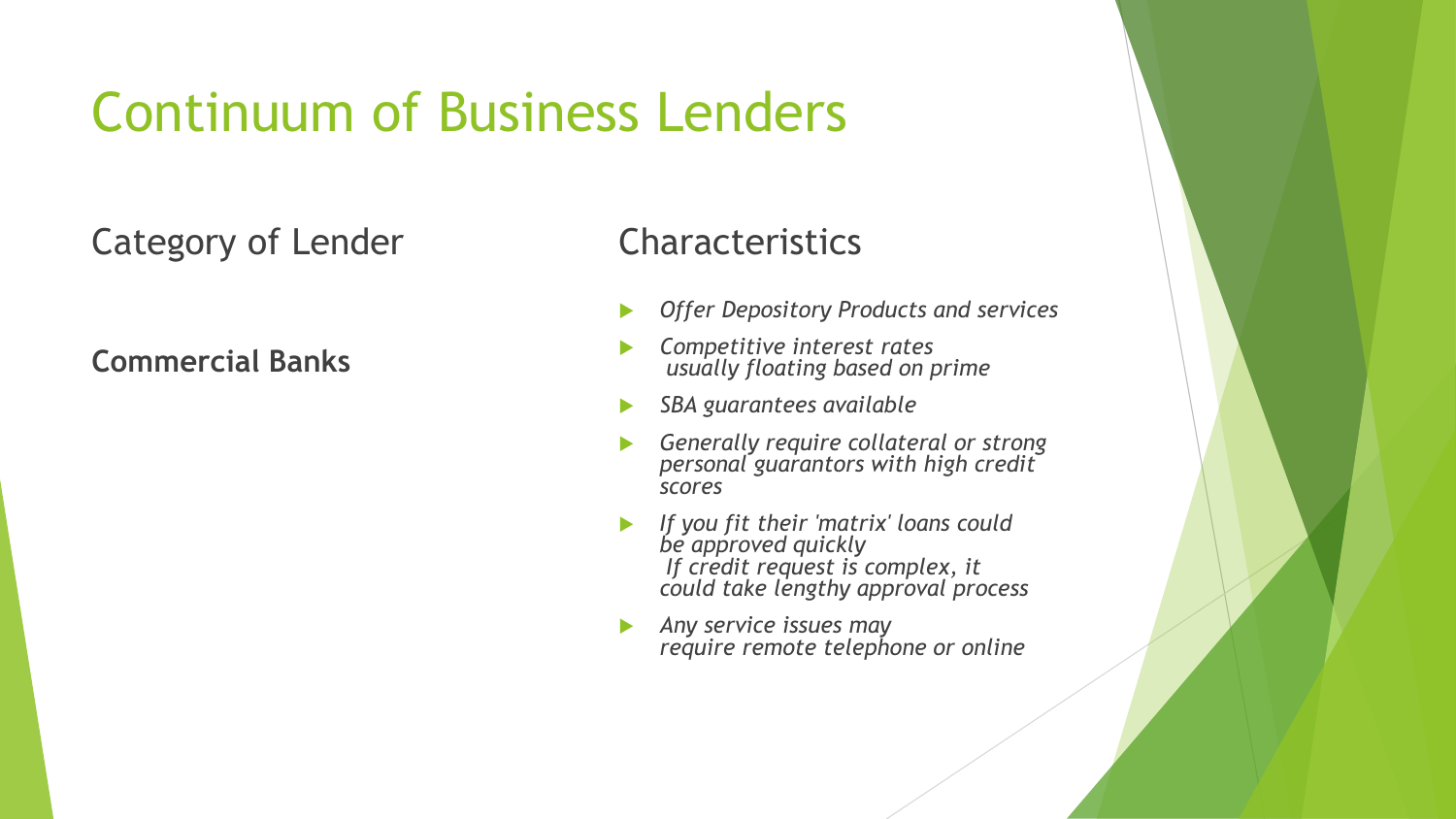#### Category of Lender

**CDFI**

- *Mission-based lending*
- *Competitive interest rates at or slightly above bank rates*
- *Collateral generally required*
- *Personal guarantees required, but credit score requirements not as high as banks*
- *SBA guarantees available*
- *Technical assistance and more 'handson' involvement*
- *Local approvals, generally faster than banks*
- *Personalized counseling and service*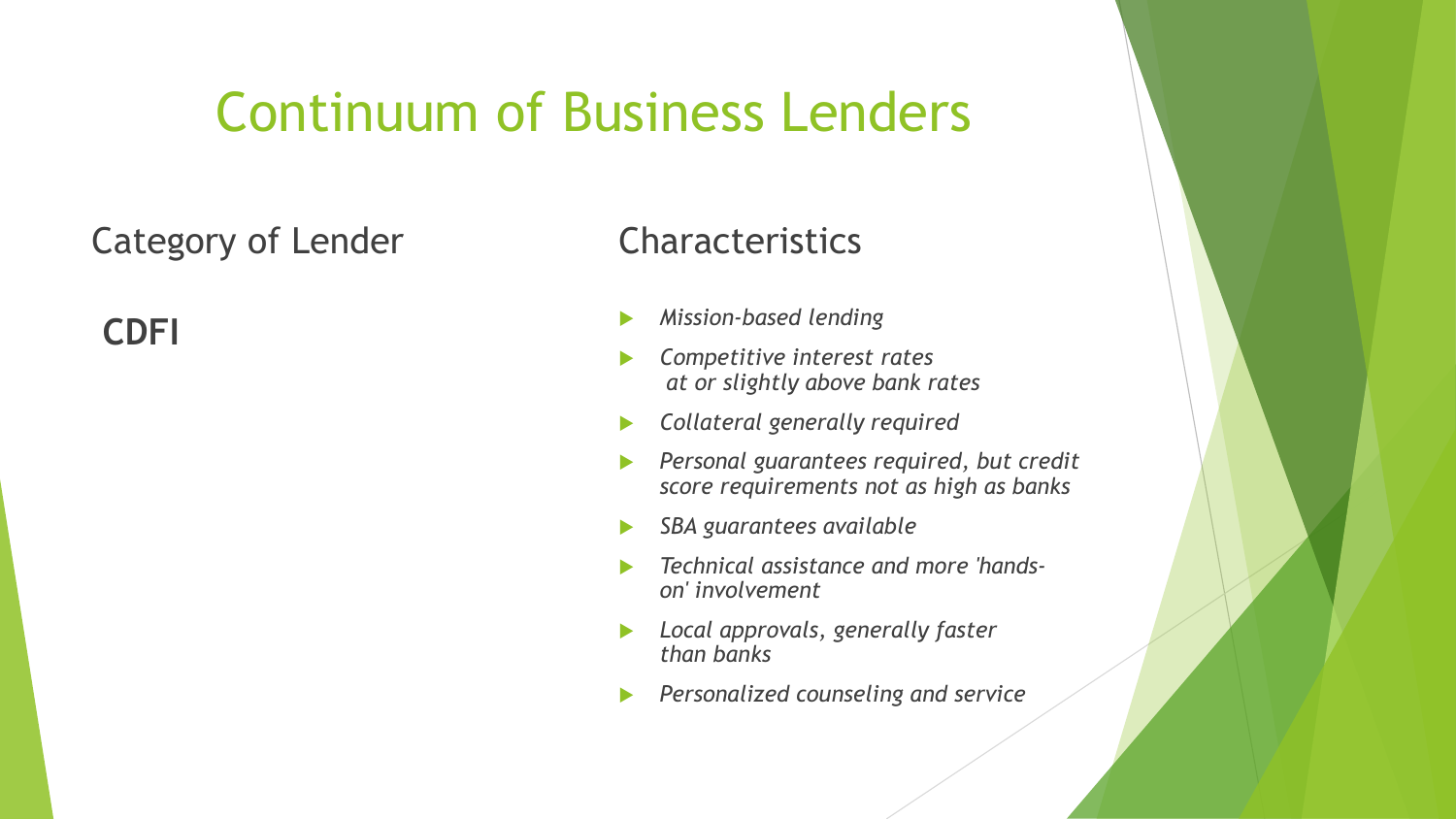Category of Lender

Online 'Fintech'

- *Easy to apply, online*
- *Fast response time and funding*
- *Personal guarantees required, with high credit scores*
- *HIGH interest rates, could be 3 X bank or CDFI rates or more*
- *Cycle of repayment may leave borrower in debt for very long time*
- *No Technical assistance and very little servicing help*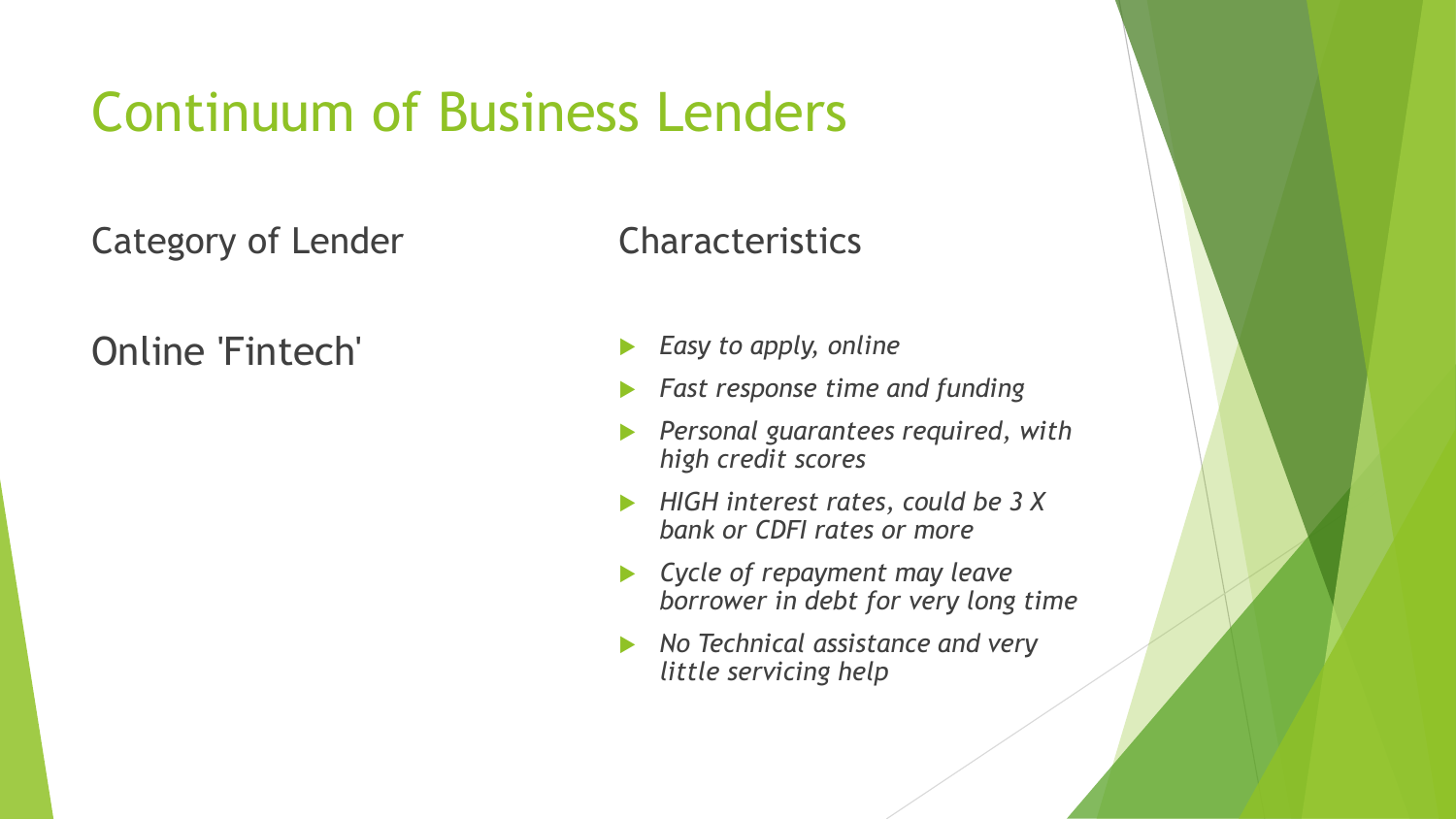Problematic loans and merchant cash advances lure you in with red flags.



No posted fees or interest rates



Approval in hours or days



Offered as an advance on future sales



Daily or weekly repayment, often drawn directly from your sales



Aggressive online marketing or cold calling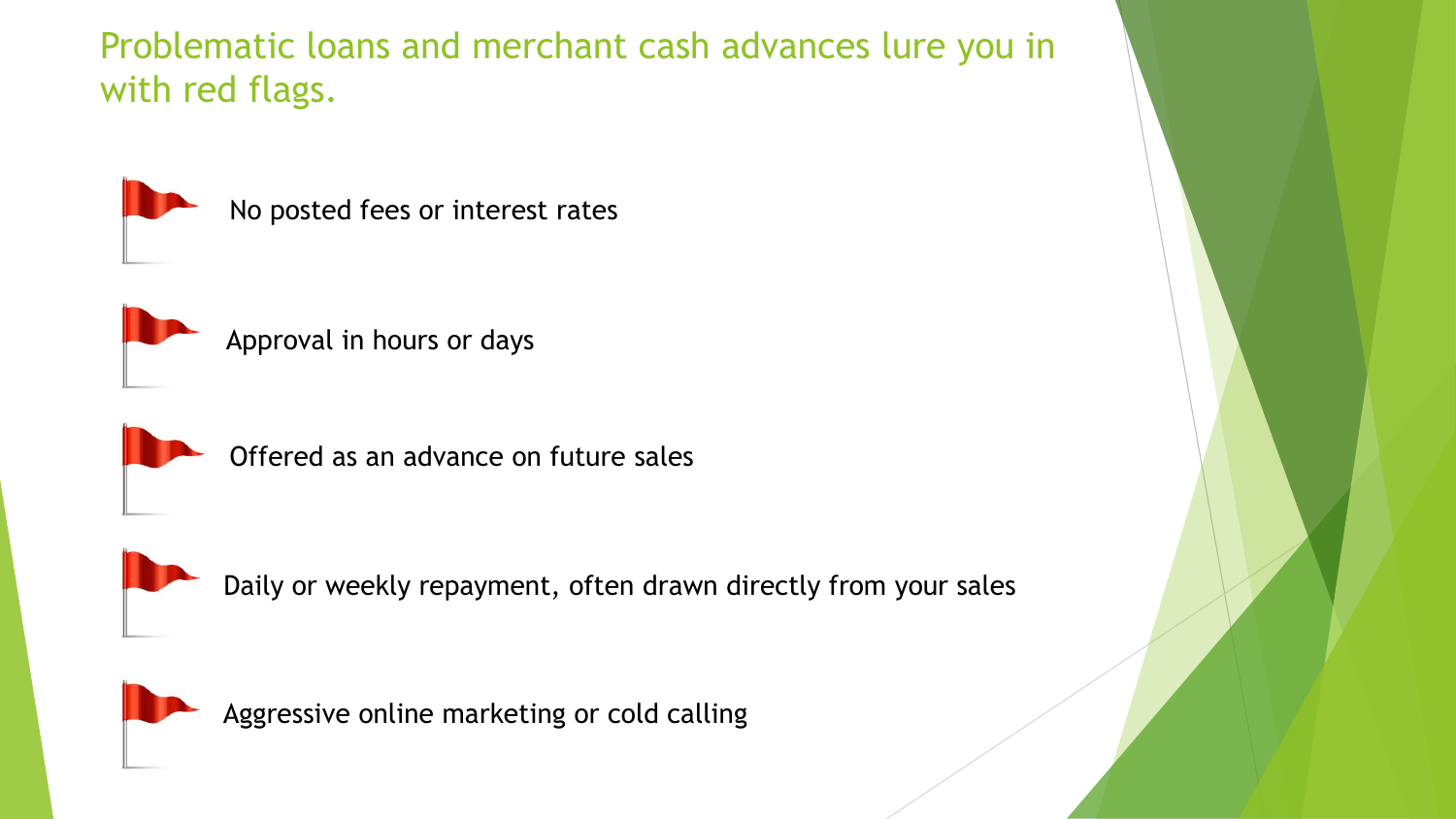### Merchant Cash Advance example

Sample Square Loan Terms

| <b>Loan Amount</b>                | \$26,000.00 |
|-----------------------------------|-------------|
| <b>Origination Fee</b>            | \$3,640.00  |
| <b>Loan Balance</b>               | \$29,640.00 |
| <b>Existing Obligation Amount</b> | \$3,923.93  |
| <b>Repayment Rate</b>             | 19.75%      |
| <b>Loan Funds Available</b>       | \$22,076.07 |

- Loan Amount vs Loan Funds Available
- ▶ Origination Fee = Loan Fee and cost of financing including "interest"
- Repayment Rate =  $%$  to be debited from your gross payment card processing amount DAILY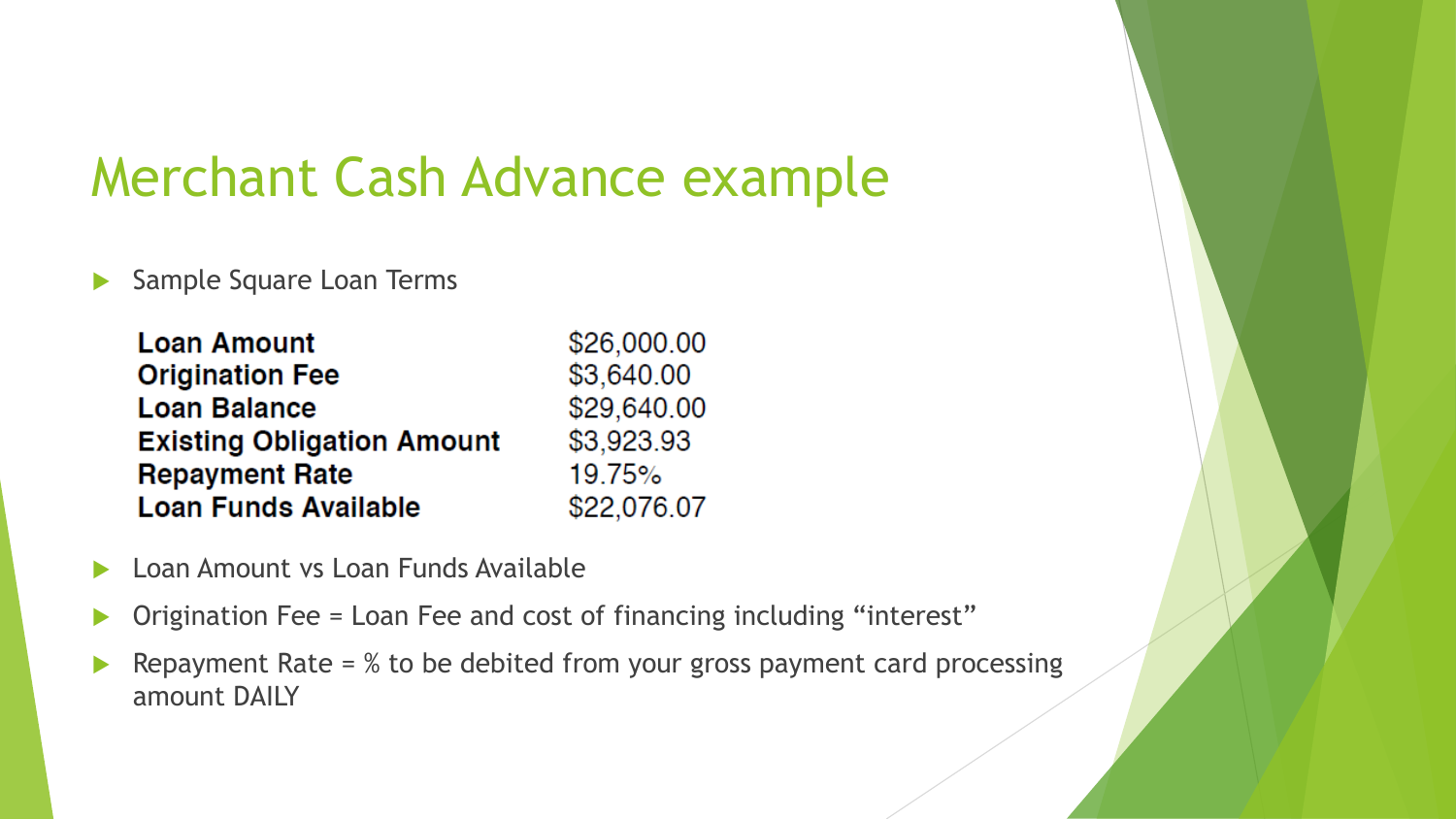### Predatory loan example

- Restaurant brining in over \$650k annually but not making money due to these loans.
	- Immigrant owned woman of color
- They had loans totaling almost \$43k
- Daily payments between \$226 and \$399
- We refinanced these loans and the monthly cash flow savings was about \$17,000 a month
- $\blacktriangleright$  We had a strong business and got in early to save them
- There were unenforceable clauses in the contract including abdicating the right to sue the company or participate in a class action lawsuit